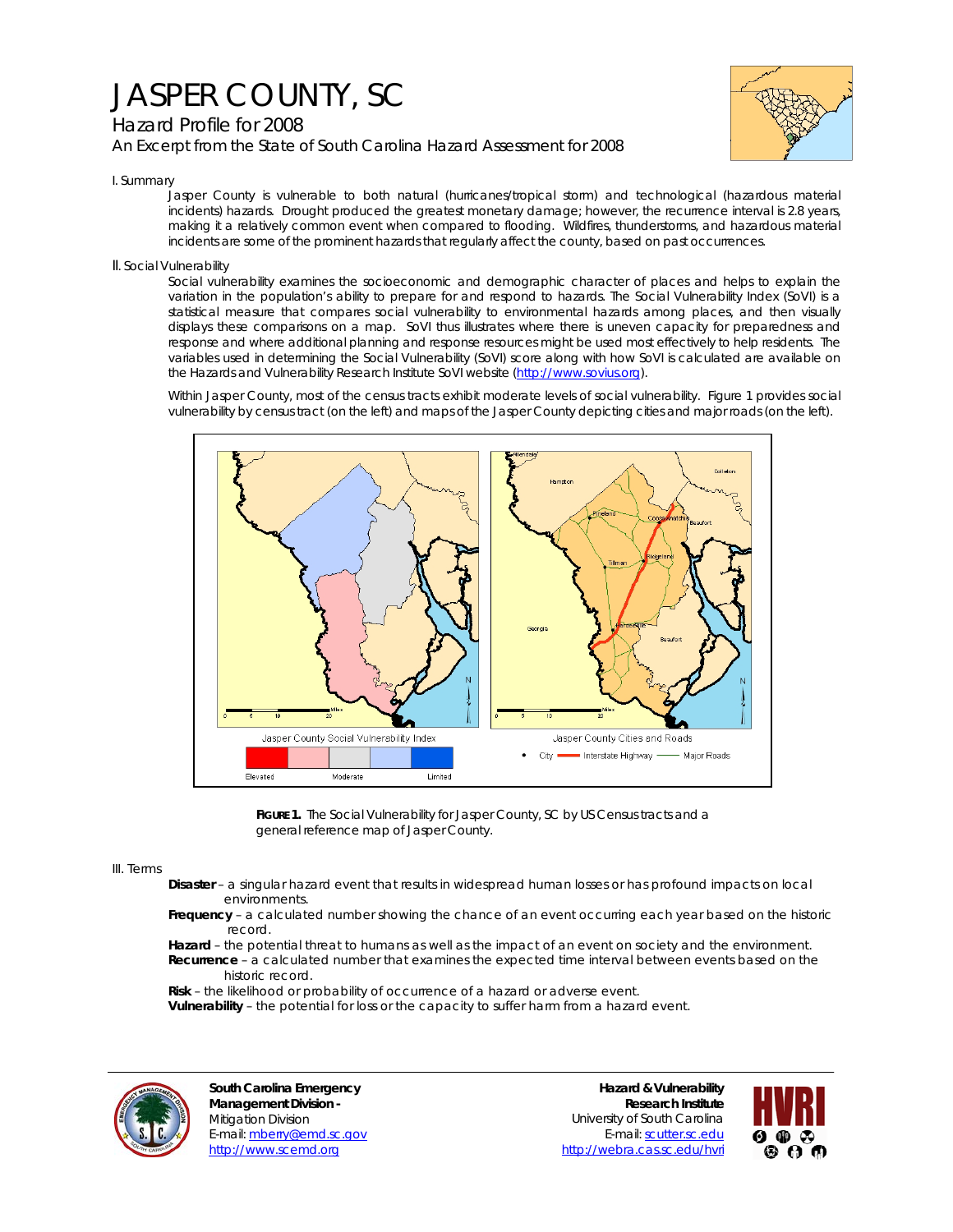## IV. Hazard Identification

The estimated recurrence of a hazard is a useful element (based on event frequency) for distinguishing between infrequent hazards like earthquakes, and frequent hazards such as hazardous materials incidents or traffic accidents. The most common hazard events in Jasper County are hazardous material accidents, severe thunderstorms and wind, and wildfires. Winter weather is the hazard with the lowest recurrence interval. The recurrence and hazard frequency table can be seen in Table 1.

| Hazard <sup>a</sup>                                                                                                                                                                                                                                          | <b>Number of</b><br><b>Events</b> | <b>Years in</b><br><b>Record</b>                                                                                                                                             | Recurrence<br><b>Interval</b><br>(Years) | <b>Hazard Frequency</b><br>(Percent Chance<br>per Year) |
|--------------------------------------------------------------------------------------------------------------------------------------------------------------------------------------------------------------------------------------------------------------|-----------------------------------|------------------------------------------------------------------------------------------------------------------------------------------------------------------------------|------------------------------------------|---------------------------------------------------------|
| <b>Coastal Events</b>                                                                                                                                                                                                                                        |                                   |                                                                                                                                                                              |                                          |                                                         |
| Hurricane/Tropical Storm                                                                                                                                                                                                                                     | 18                                | 158                                                                                                                                                                          | 8.78                                     | 11.39                                                   |
| Ocean & Lake Surfb                                                                                                                                                                                                                                           | $\overline{4}$                    | 16                                                                                                                                                                           | 4.00                                     | 25.00                                                   |
| Waterspout                                                                                                                                                                                                                                                   | $\mathbf{1}$                      | 16                                                                                                                                                                           | 16.00                                    | 6.25                                                    |
| <b>Dam Failure</b>                                                                                                                                                                                                                                           | L.                                | ä,                                                                                                                                                                           |                                          | $\mathcal{L}$                                           |
| <b>Drought</b>                                                                                                                                                                                                                                               | 21                                | 59                                                                                                                                                                           | 2.81                                     | 35.59                                                   |
| <b>Flood</b>                                                                                                                                                                                                                                                 | 10                                | 59                                                                                                                                                                           | 5.90                                     | 16.95                                                   |
| Fog                                                                                                                                                                                                                                                          | $\overline{0}$                    | 12                                                                                                                                                                           | $\star$                                  | $\star$                                                 |
| <b>Geophysical Events</b>                                                                                                                                                                                                                                    |                                   |                                                                                                                                                                              |                                          |                                                         |
| Avalanche                                                                                                                                                                                                                                                    | $\overline{0}$                    | 49                                                                                                                                                                           | $\star$                                  | $\star$                                                 |
| Earthquake                                                                                                                                                                                                                                                   | $\overline{0}$                    | 310                                                                                                                                                                          | $\star$                                  | $\star$                                                 |
| Landslide                                                                                                                                                                                                                                                    | $\Omega$                          | 49                                                                                                                                                                           | $\star$                                  | $\star$                                                 |
| <b>Human-Induced Events</b>                                                                                                                                                                                                                                  |                                   |                                                                                                                                                                              |                                          |                                                         |
| <b>Civil Disturbance</b>                                                                                                                                                                                                                                     | $\overline{\phantom{a}}$          | ÷,                                                                                                                                                                           |                                          |                                                         |
| Hazardous Materials (Hazmat)                                                                                                                                                                                                                                 | 55                                | 22                                                                                                                                                                           | < 0.50                                   | 250.00**                                                |
| <b>Nuclear Power Plant</b>                                                                                                                                                                                                                                   | $\overline{0}$                    | 8                                                                                                                                                                            | $\star$                                  |                                                         |
| Terrorism                                                                                                                                                                                                                                                    | $\overline{0}$                    | 29                                                                                                                                                                           | $\star$                                  | $\star$                                                 |
| <b>Transportation (Motor Vehicle)</b>                                                                                                                                                                                                                        | 7.999                             | 10                                                                                                                                                                           | < 0.50                                   | 79,990.00**                                             |
| <b>Severe Thunderstorm Events</b>                                                                                                                                                                                                                            |                                   |                                                                                                                                                                              |                                          |                                                         |
| <b>Funnel Cloud</b>                                                                                                                                                                                                                                          | $\overline{2}$                    | 16                                                                                                                                                                           | 8.00                                     | 12.00                                                   |
| Hail                                                                                                                                                                                                                                                         | 26                                | 59                                                                                                                                                                           | 2.27                                     | 44.07                                                   |
| <b>Heavy Precipitation</b>                                                                                                                                                                                                                                   | $\overline{0}$                    | 15                                                                                                                                                                           | $\star$                                  | $\star$                                                 |
| Lightning                                                                                                                                                                                                                                                    | $\Omega$                          | 16                                                                                                                                                                           | $\star$                                  | $\star$                                                 |
| Thunderstorm & Wind                                                                                                                                                                                                                                          | 95                                | 59                                                                                                                                                                           | 0.62                                     | 161.02**                                                |
| Tornado                                                                                                                                                                                                                                                      | 8                                 | 59                                                                                                                                                                           | 7.38                                     | 13.56                                                   |
| <b>Temperature Extremes</b>                                                                                                                                                                                                                                  | 8                                 | 16                                                                                                                                                                           | 2.00                                     | 50.00                                                   |
| <b>Wildfire</b>                                                                                                                                                                                                                                              | 3,282                             | 21                                                                                                                                                                           | < 0.50                                   | 15,628.57**                                             |
| Winter Weather (Snow & Ice)                                                                                                                                                                                                                                  | 1                                 | 59                                                                                                                                                                           | 59.00                                    | 1.69                                                    |
| <sup>a</sup> Data Sources: National Climatic Data Center<br>(www.ncdc.noaa.gov/cgi-win/wwcgi.dll?wwEvent~Storm);<br>National Geophysical Data Center<br>(www.ngdc.noaa.gov/hazard/<br><sup>b</sup> Includes coastal flooding, coastal erosion, coastal winds |                                   | Unable to calculate (cannot divide by zero)<br>** Percent is greater than 100.00, therefore hazard can be<br>expected to occur more than once per year<br>- Data Unavailable |                                          |                                                         |

| TABLE 1. The Hazard Profile for Jasper County, SC. |  |
|----------------------------------------------------|--|
|----------------------------------------------------|--|

V. Hazard Loss Information

When compared to South Carolina as a whole, Jasper County has a higher probability of loss-producing coastal, drought flooding, heat, hurricanes/tropical storms, thunderstorms, and wind events. This comparison between the county and state in Figure 2 (page 3) shows hazards that exceeded the state mean in red type. Winter weather and hail are well below the state mean indicating that these hazards have historically produced fewer losses for the county when compared to the state as a whole.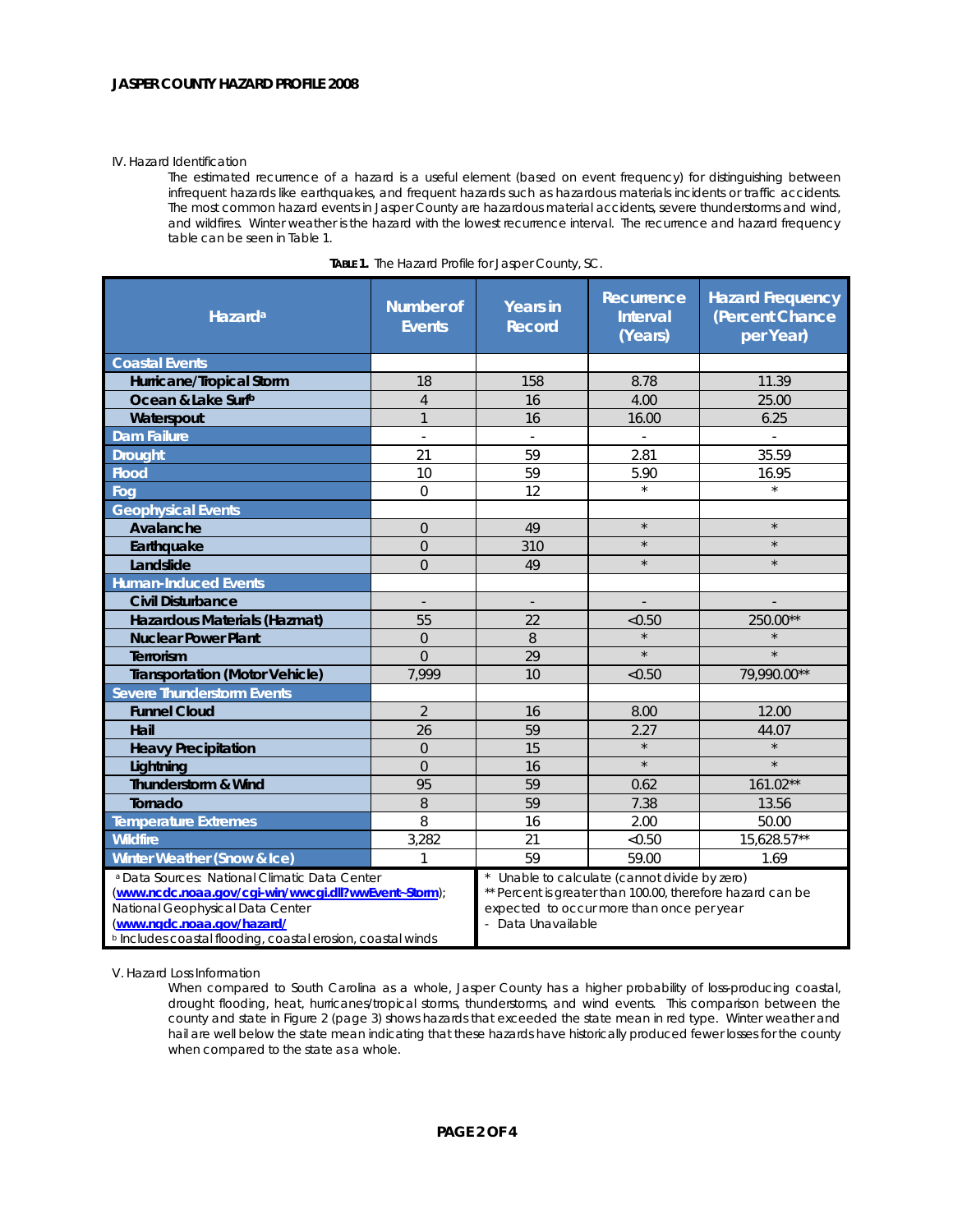

FIGURE 2. The historic loss causing hazard frequency between 1960 and 2008 for Jasper County compared to South Carolina as reported in SHELDUS. Percentage numbers indicated in red are when the county total exceeds the state mean. Also, a hazard that is identified in the National Climatic Data Center Storm Data reports as a multiple event hazard (flooding, winter weather, coastal storm), and given a statewide or regional location, the impact of the event is equally distributed amongst the counties involved.

Another way of determining how vulnerable a county is to particular hazards is by examining the amount of damage caused by past events. In Figure 3 (page 4), the cumulative amount of damage from 1960 to 2008 based on twelve hazard types is computed from the Hazards and Vulnerability Research Institute's SHELDUS database (available at http://www.sheldus.org). The historic losses in Jasper County exceed \$54 million, and are largely due to a combination of drought, heat, winter weather, among others. While significant for the county, these cumulative losses represent less than one percent of the state's total overall.